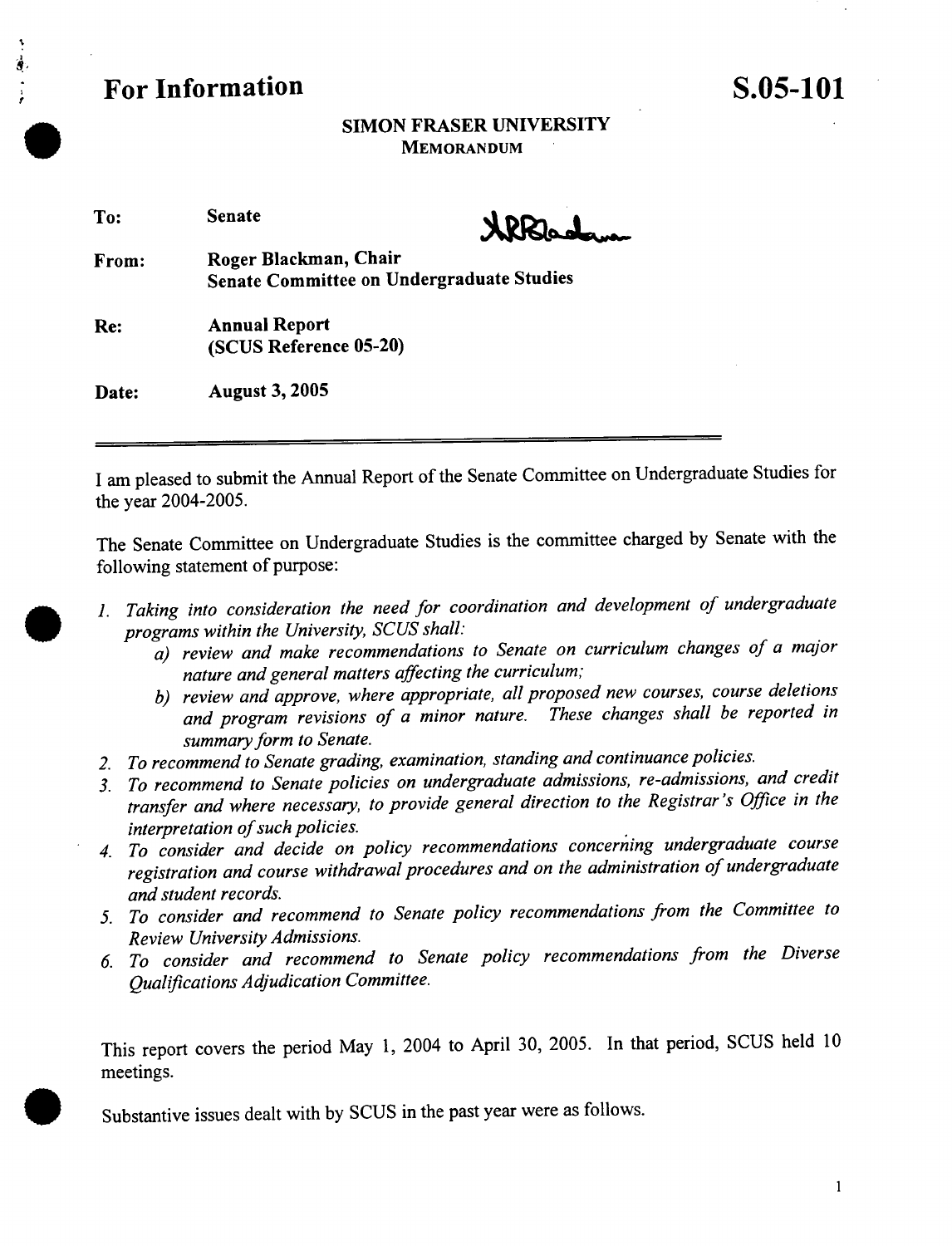# Implementation of the University Curriculum Initiative

- Approval of WQB designations and review of implications for admission and graduation requirements.

# Additive Credit for Co-op practica

Lengthy discussion of this proposal over several meetings and thorough consultation with all faculties resulted in SCUS making a decision not to move forward with a motion.

#### Revised Procedure for Library Course assessment

- New process frees the library from having to prepare long detailed reports for assessments that do not have any financial impact on the library.

# Registration Priority for Student Athletes

Allow athletes to fulfill their commitment to taking a minimum of 12 credits while fitting their competition requirements into their academic schedule.

#### School of Interactive Arts and Technology

Approval of upper level courses to establish full degree program.

#### Faculty of Health Sciences

Representative of new Faculty added to SCUS; approval of lower level course offerings and substantive discussion regarding program development.

In addition to these major items, SCUS approved and submitted to Senate for information a long list of curriculum changes including addition, deletion and modification of courses, as well as revision of relevant regulations.

Committee members during this time period were:

| R. Blackman   | Chair                               |
|---------------|-------------------------------------|
| R. Cameron    | <b>Applied Science</b>              |
| J. Jones      | <b>Applies Science</b>              |
| M. Gillies    | Arts and Social Sciences            |
| M. Fizzell    | <b>Business Administration</b>      |
| L. LeMare     | Education                           |
| A. Davison    | <b>Health Sciences</b>              |
| N. Haunerland | <b>Health Sciences</b>              |
| R. Mathewes   | Science                             |
| D. Whiteley   | <b>Student Services, Admissions</b> |
| N. Heath      | <b>Student Services, Admissions</b> |
| J. Wong       | Undergraduate Student at Large      |

1